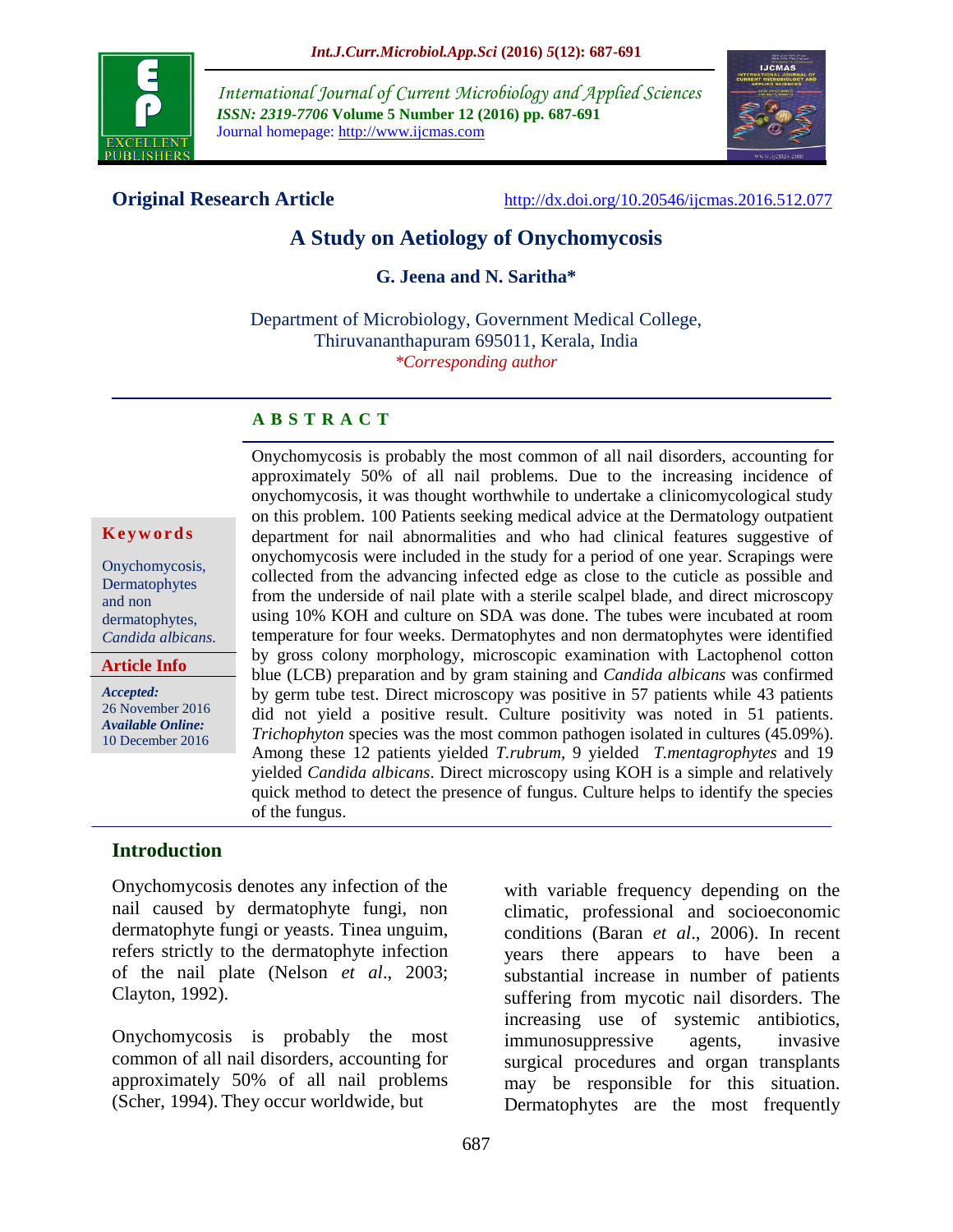implicated causative agents in onychomycosis. They are able to invade normal keratin. Previously regarded as contaminants, yeasts are also now increasingly recognised as pathogens, as are some moulds. As onychomycosis is responsible for only 50 % of dystrophic nails, laboratory confirmation is often helpful prior to treatment with an oral antifungal. Potassium hydroxide examination (KOH), nail biopsy and fungal culture are most useful.

Due to the increasing incidence of onychomycosis, it was thought worthwhile to undertake a clinicomycological study on this problem.

The main aim of this study, to identify the species of fungal aetiological agent. And also to compare the clinical diagnosis with KOH mount positivity and culture positivity

## **Materials and Methods**

Type of study : Descriptive study

Place of study: Departments of Dermatology and Venereology and Microbiology, Government Medical College, Thiruvananthapuram, Kerala, India

Duration of study: One year

Inclusion criteria: All patients attending Dermatology outpatient department with clinical features of onychomycosis

Sample size: fixed at 80 using the formula 4pq/d2

Where p – prevalence of KOH and/or culture positivity among clinically diagnosed cases of onychomycosis fixed at 54.5.

 $q$ —100-p and d—20% of p

#### **Methodology**

Patients seeking medical advice at the Dermatology outpatient department for nail abnormalities and who had clinical features suggestive of onychomycosis were included in the study. The study was conducted over aperiod of one year from December 2007 to November 2008.

After getting an informed consent, a detailed history with particular emphasis on occupation, history of trauma, prolonged contact with water, chronic paronychia and associated disorders like diabetes mellitus was taken with the help of preset proforma.

A detailed clinical examination, dermatological examination and systemic examination was done in each patient. Complete hemogram, urine examination and blood sugar level estimation was done in each patient.

Specimen was collected from the affected nails after cleaning the nail and surrounding skin with spirit to remove any contaminants. Scrapings were collected from the advancing infected edge as close to the cuticle as possible and from the underside of nail plate with a sterile scalpel blade, Separate specimens were taken from each pattern if a patient had more than one pattern of nail involvement.

## **Direct Microscopy**

Direct microscopic examination of the material was performed after keeping it in 10% KOH for 24 hours. The alkaline clearing solution will digest the proteins, lipids and epithelial debris, but fungal elements are resistant because of their chitinous cell wall. In a positive preparation, the fungi appear as highly refractile septate branching hyphal elements. Artefacts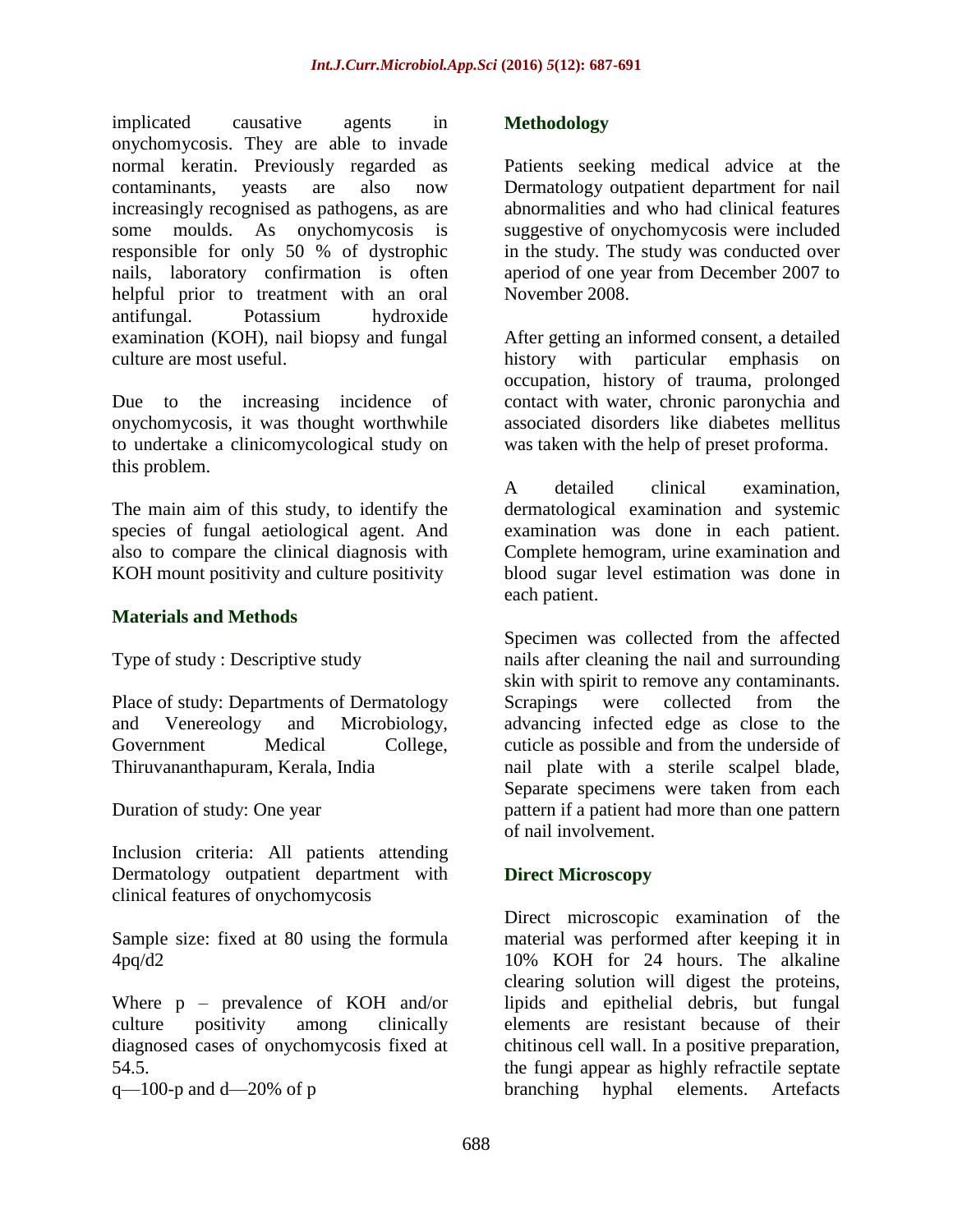include fibres of cotton, starch grains, fat droplets and mosaic fungus.

The rest of the specimen was cultured in Sabourauds dextrose agar (SDA) with and without cycloheximide and chloramphenicol. Specimens were inoculated into the culture medium with a sterile loop or scalpel by furrowing into the medium as much of the material as possible. The tubes were incubated at room temperature for four weeks. Culture was examined daily for colony growth. Dermatophytes and non dermatophytes were identified by gross colony morphology, microscopic examination with Lactophenol cotton blue (LCB) preparation and by gram staining and *Candida albicans* was confirmed by germ tube test. Lack of growth for 4 weeks was considered culture negative. If a dermatphyte was isolated in culture, it was taken as pathogen and if nondermatophyte grows, repeated culture positivity is required to consider it as pathogen.

## **Statistical Analysis**

Data was analysed using SPSS version 10. The data was expressed in frequency and percentage. Chi square test was used to find out the statistical association between two qualitative variables. The risk was measured using Odds ratio with its 95% confidence limits. Kappa was used to measure the agreement between two diagnostic tools (direct microscopy using KOH and fungal culture)

## **Results and Discussion**

Even though, sample size was fixed as 80, we could enrol 100 patients with onychomycosis in the study and the following observations were made.

The age of the patients ranged from 1 to 77 years and the maximum number of patients were in the age group 40-49 years(24%). The maximum culture positivity was observed in age groups 30-39, 40-49 and 50- 59 years. The females were more in the study (57%).

78% of patients had symptoms for a duration of less than five years while only 5% had symptoms of duration more than 15 years. Occupational profile of the patients included in the study showed that the largest group consisted of homemakers (34%).32 of the 66 patients who had culture positivity (48.48%) gave a history of prolonged contact with water.

Diabetes mellitus as a comorbid condition was noted in 15% of patients included in the study. A history of dermatophytosis in other sites was present in 9% of patients, *Tinea corporis* in 5 patients and *Tinea cruris* in 4 patients. Paronychia was present in 51% patients while 49% had no paronychia.

Direct microscopy was positive in 57 patients while 43 patients did not yield a positive result. Culture positivity was noted in 51 patients. Among the 57 patients positive for direct microscopy, 42 were culture positive also. Out of the 51 patients who were culture positive, only 42 (82.35%) showed direct microscopy positivity. But 15 patients with KOH positivity were culture negative.

Table 1 shows that the performance of the two diagnostic tools are significantly associated (p value  $= 0.0000$ ) and the measurement of agreement Kappa value 0.519 indicates that there is 51.9% agreement between direct microscopy and culture.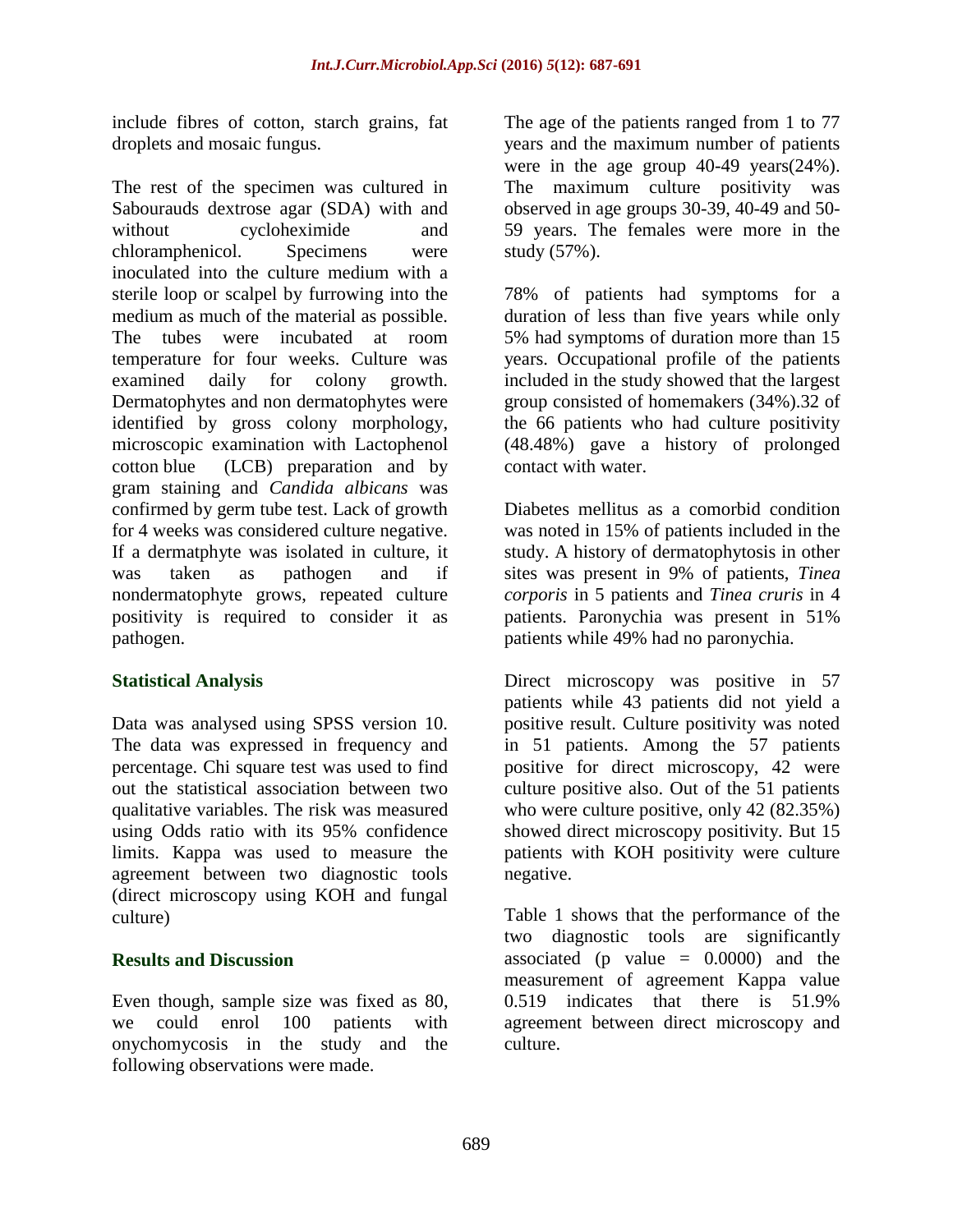#### *Int.J.Curr.Microbiol.App.Sci* **(2016)** *5***(12): 687-691**

| Direct Microscopy | Culture  |          | Total |
|-------------------|----------|----------|-------|
|                   | Positive | Negative |       |
| Positive          |          |          | ٣Π    |
| Negative          |          | 34       | 43    |
| Total             |          | 49       | 100   |

#### **Table.1** Correlation between direct microscopy and culture

Chi square value – 27.295, p value 0.000, df:1, kappa – 0.519

Out of the 51 culture positives, a total of 24 patients showed growth of dermatophytes (47.05%). Of these, 12 isolates were *Trichophyton rubrum*, 9 were *Trichophyton mentagrophytes*, 2 were *Trichophyton tonsurans* and one was *Epidermophyton*. *Candida albicans* was the single largest group of pathogenic isolates with 19 (37.25%) culture positives (Table 2).

| Isolates            | Frequency and percentage |
|---------------------|--------------------------|
| T.rubrum            | 12                       |
| T.mentagrophytes    |                          |
| T.tonsurans         | $\mathcal{D}_{\cdot}$    |
| E.floccosum         |                          |
| Aspergillus niger   | 6                        |
| <i>Fusarium</i> spp |                          |
| Acremonium spp      |                          |
| Candida albicans    | 19                       |
| Total               |                          |

**Table.2** Frequency distribution of isolates in culture positive patients

Trichophyton species was the most common pathogen isolated in cultures (45.09%). Among these 12 patients yielded *T.rubrum*, 9 yielded *T.mentagrophytes* and 19 yielded *Candida albicans*.

The prevalence of onychomycosis has been reported to increase with advancing age possibly due to reduced rate of nail growth and increased trauma.16, 45. The maximum number of patients in this study was in the age group 40-49 years (24%).This is in accordance with Gupta *et al*., (2007). The male: female ratio in this study was 1:1.32. This observation is in accordance with the studies by Lopes *et al.*, Bokhari *et al.,* and Sais *et al.,* (1999, 1996). The predominance of female gender may be explained by their work habits; hands being wet most of the day and presence of aggravating factors like chemical detergents. The chronic indolent nature of the infection together with low therapeutic success explains the duration of complaints. Dogra *et al.,* (2002) found that

diabetics were 2.5 times more likely to have onychomycosis as observed in our study also. According to some authors, onychomycosis is no more common in diabetics than in general population (Rich, 1996).

Direct microscopy positivity rates and culture positivity rates in the present study is greater than that in studies by Shoar *et al*., (2002) but lower when compared to the studies by Sujatha *et al*., (2000). The most common isolate in our study was *T.rubrum* followed by *T. mentagrophytes* which is in accordance with other studies. Higher isolation rates of *Candida albicans* is in accordance with the study by Sujatha *et al.,*  (2006).